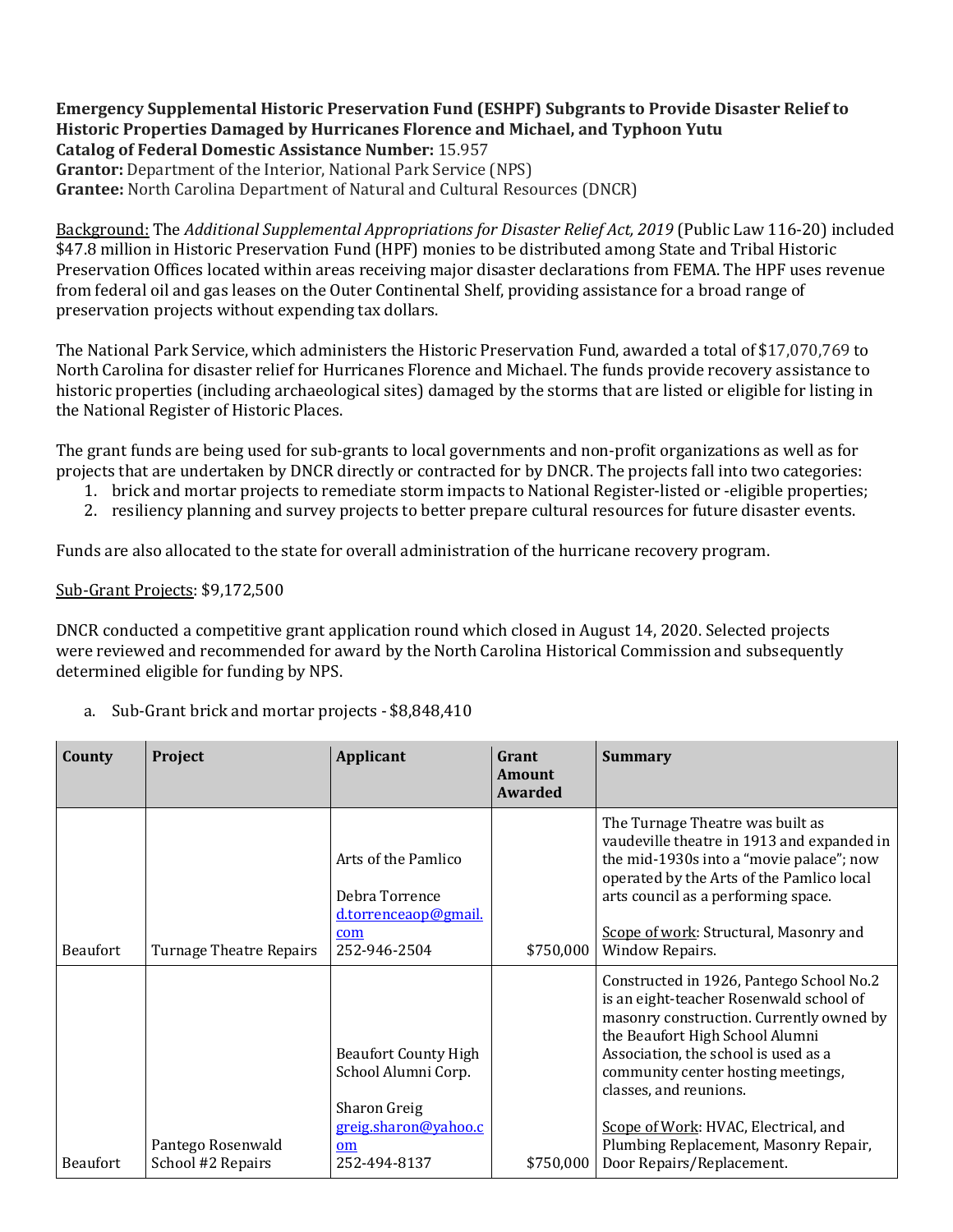| County    | Project                                                                | <b>Applicant</b>                                                   | Grant<br><b>Amount</b><br><b>Awarded</b> | <b>Summary</b>                                                                                                                                                                                                                                                                                                                                                                                                                                                                              |
|-----------|------------------------------------------------------------------------|--------------------------------------------------------------------|------------------------------------------|---------------------------------------------------------------------------------------------------------------------------------------------------------------------------------------------------------------------------------------------------------------------------------------------------------------------------------------------------------------------------------------------------------------------------------------------------------------------------------------------|
|           |                                                                        |                                                                    |                                          | The gym is a contributing element to the<br>historic East Arcadia School (a Rosenwald<br>School), and is a military surplus<br>gymnasium relocated from Camp Butner<br>following World War II to serve the African                                                                                                                                                                                                                                                                          |
|           |                                                                        | Town of East Arcadia                                               |                                          | American community around East Arcadia.                                                                                                                                                                                                                                                                                                                                                                                                                                                     |
| Bladen    | East Arcadia Gym Repairs                                               | David Richardson<br>dr@lrcog.org<br>910-775-9752                   | \$360,468                                | Scope of Work: Timber Structure Repair,<br>Roof/Siding Replacement, Foundation<br>Repair, Interior Restoration.                                                                                                                                                                                                                                                                                                                                                                             |
|           |                                                                        | Harmony Hall<br>Plantation Village Inc.                            |                                          | Harmony Hall is a late 18th century rural<br>home, associated with Revolutionary War<br>Col. James Richardson.                                                                                                                                                                                                                                                                                                                                                                              |
| Bladen    | <b>Harmony Hall Repairs</b>                                            | <b>Eddie Madden</b><br>eddiemadden71@gm<br>ail.com<br>910-876-0137 | \$115,000                                | Scope of Work: Roof, Interior Finishes,<br>HVAC and Electrical Replacement, Chimney<br>and Foundation Masonry Repairs.                                                                                                                                                                                                                                                                                                                                                                      |
|           |                                                                        | The Old Baldy<br>Foundation, Inc.                                  |                                          | Circa 1817 lighthouse near mouth of Cape<br>Fear River; believed to be the oldest<br>standing lighthouse in North Carolina.                                                                                                                                                                                                                                                                                                                                                                 |
| Brunswick | <b>Bald Head Island</b><br>Lighthouse Repairs and<br>Glacis Wall Study | Paul Willeboordse<br>pwilleboordse30@gm<br>ail.com<br>410-300-4713 | \$750,000                                | Scope of Work: Interior Masonry and<br>Exterior Stucco Repairs, Historic Railing<br>Replacement, Glacis Wall Study.                                                                                                                                                                                                                                                                                                                                                                         |
|           |                                                                        | Town of Wallace<br>Rod Fritz                                       |                                          | This circa 1840 historic mill, along with its<br>dam and millpond, is significant for the<br>association with the industrial<br>development of Wallace through World<br>War II.                                                                                                                                                                                                                                                                                                             |
| Duplin    | <b>Boney Mill Repairs</b>                                              | rfritz@wallacenc.gov<br>910-285-4136                               | \$361,880                                | Scope of Work: Structural and Roof Repair.                                                                                                                                                                                                                                                                                                                                                                                                                                                  |
|           |                                                                        | Atlantic Heritage, Inc.                                            |                                          | Mill Prong has a strong and important<br>association with the settlement and<br>development of the upper Cape Fear region<br>by Highland Scots who established in the<br>area the largest settlement of their group<br>in the United States. It is one of the few<br>extant rural residences built for a Highland<br>Scot immigrant and later the residence of<br>Archibald McEachern. Its architecture is<br>Federal with Flemish bond and period<br>finishes. It is a now a house museum. |
| Hoke      | Mill Prong Repairs                                                     | Alex Mebane<br>info@atlanticheritage.<br>org<br>305-904-2558       | \$214,390                                | Scope of Work: Roof Replacement,<br>Chimney Reconstruction, Window, Shutter,<br>and Porch Repair, and Interior and Exterior<br>Painting.                                                                                                                                                                                                                                                                                                                                                    |

2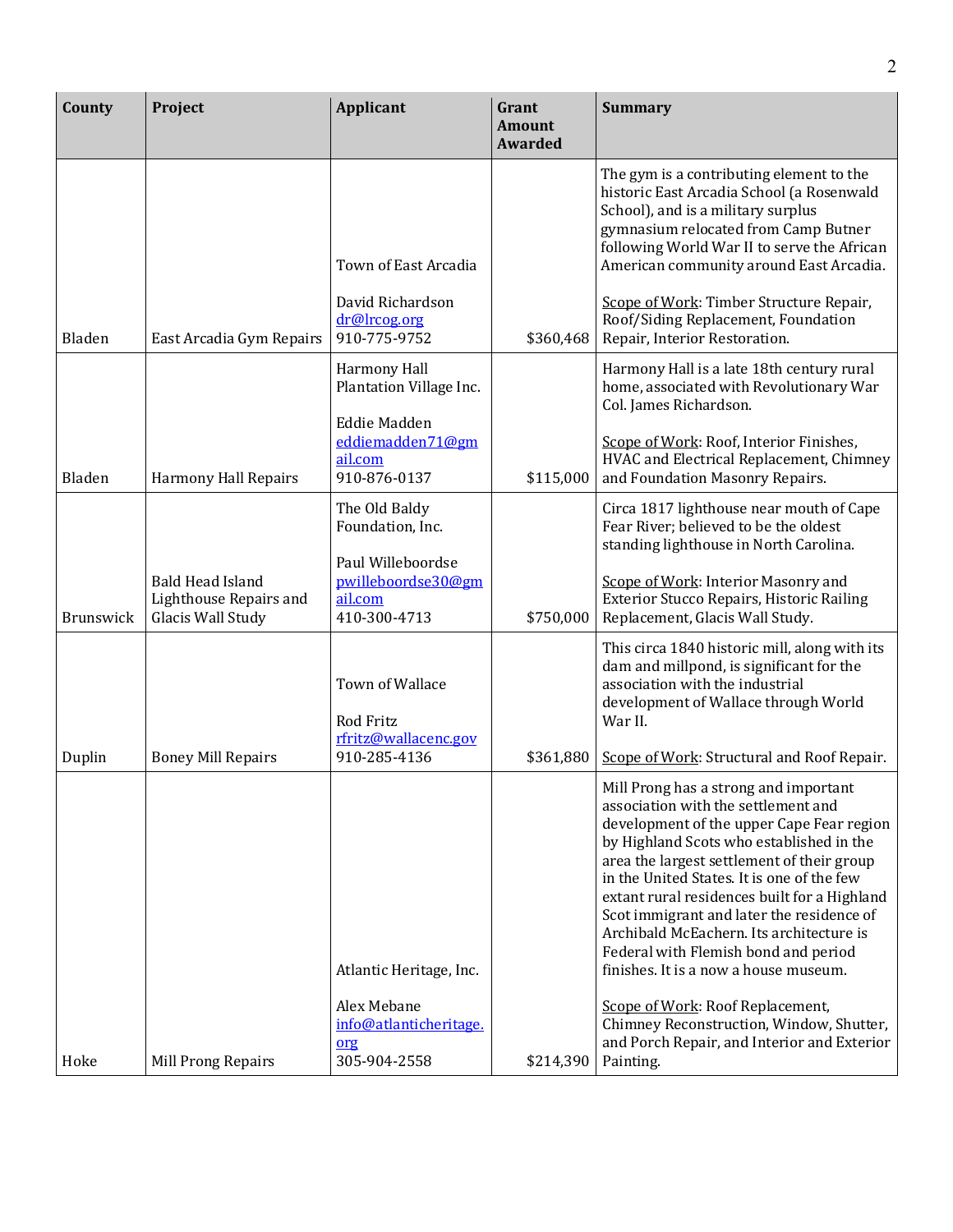| County   | Project                                               | <b>Applicant</b>                                                                                                       | Grant<br><b>Amount</b><br><b>Awarded</b> | <b>Summary</b>                                                                                                                                                                                                                                                                                                                                                                                                                                                                                                                                                          |
|----------|-------------------------------------------------------|------------------------------------------------------------------------------------------------------------------------|------------------------------------------|-------------------------------------------------------------------------------------------------------------------------------------------------------------------------------------------------------------------------------------------------------------------------------------------------------------------------------------------------------------------------------------------------------------------------------------------------------------------------------------------------------------------------------------------------------------------------|
| Hyde     | Hyde County 1854<br>Courthouse Repair and<br>Analysis | Friends of Hyde<br>County's Historic<br>1854 Courthouse<br>Janice Moore<br>eroomcnaj1123@yah<br>oo.com<br>252-385-1826 | \$30,000                                 | The Hyde County 1854 Courthouse is one<br>of the few remaining antebellum<br>courthouses in the state; located in Swan<br>Quarter.<br>Scope of Work: Gutter and Drainage<br>Repairs and Historic Structure Analysis.                                                                                                                                                                                                                                                                                                                                                    |
| Johnston | Princeton Graded School<br>Repairs                    | <b>TESS of North</b><br>Carolina<br>Lindsay Whitson<br>lwhitson@tjcog.org<br>919-558-9319                              | \$977,475                                | Constructed in 1925-1926 in the Princeton<br>community, the Princeton Graded School<br>was one of ten built in Johnston County<br>between 1919 and 1929 with financial help<br>from the Rosenwald Foundation, and one<br>of only two extant. From 1925 through<br>1955, the school served as an educational<br>and social center for the African American<br>community.<br>Scope of Work: Roof and Window Repairs,<br>Interior Finishes, HVAC, Plumbing and<br>Electrical Replacement, Storm Windows,<br>Cafeteria Roof Structure Replacement, and<br>ADA improvements. |
| Johnston | <b>Hastings House Repairs</b>                         | Town of Smithfield<br>Gary Johnson<br>gary.johnson@smithfi<br>eld-nc.com<br>919-934-2148                               | \$178,674                                | Located in Smithfield, the circa 1840<br>Hastings House is an excellent, and early<br>example, of the transition from Federal<br>style to Greek Revival, and exhibits in both<br>the interior and exterior numerous<br>character-defining features of the mid-<br>1830s period. Preserved by the Downtown<br>Smithfield Development Corporation, and<br>part of the local Parks and Recreation<br>system.<br>Scope of Work: Roofing, Masonry,<br>Carpentry and Electrical Repairs, Interior<br>Finishes, and Storm Window Installation.                                 |
| Lee      | Lee County Courthouse<br>Repairs                      | Lee County<br>Lindsay Whitson<br>lwhitson@tjcog.org<br>919-558-9319                                                    | \$873,749                                | Erected in 1908, the Lee County<br>courthouse is an example of the Neo-<br>Classical Revival style.<br>Scope of Work: Roof Replacement,<br>Masonry and Window Repairs, Door<br>Replacement.                                                                                                                                                                                                                                                                                                                                                                             |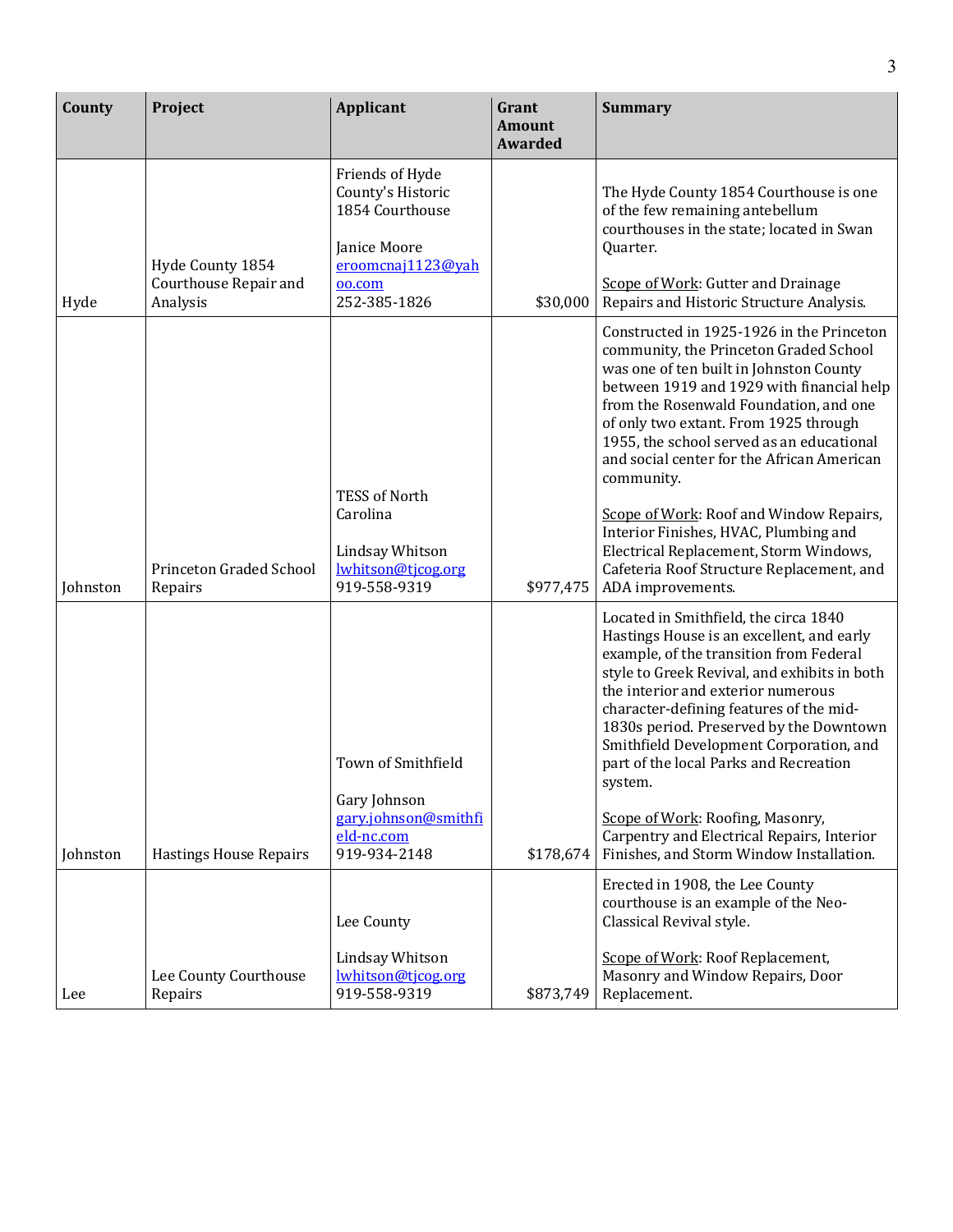| County         | Project                                                                                  | <b>Applicant</b>                                                                                                         | Grant<br><b>Amount</b><br><b>Awarded</b> | <b>Summary</b>                                                                                                                                                                                                                                                                                                                                                                               |
|----------------|------------------------------------------------------------------------------------------|--------------------------------------------------------------------------------------------------------------------------|------------------------------------------|----------------------------------------------------------------------------------------------------------------------------------------------------------------------------------------------------------------------------------------------------------------------------------------------------------------------------------------------------------------------------------------------|
| Moore          | <b>Addor Community Center</b><br>(Lincoln Park School)<br>Repairs                        | <b>Addor Community</b><br>Center, Inc.<br>Lindsay Whitson<br>lwhitson@tjcog.org<br>919-558-9319                          | \$758,690                                | Also known historically as the Lincoln Park<br>School, this circa 1922 Rosenwald school<br>served for 27 years as an African-American<br>elementary school for the rural community<br>of Addor.<br>Scope of Work: Structural and Foundation<br>Repairs, Roof and Window Replacement,<br>New Shutters, Mold Remediation, Interior<br>Finishes, HVAC, Electrical, and Plumbing<br>Replacement. |
| New<br>Hanover | <b>Bellamy Mansion Repairs</b>                                                           | Preservation NC<br><b>Gareth Evans</b><br>gareth@bellamymans<br>ion.org<br>910-274-1480                                  | \$219,735                                | This ca. 1859 Greek Revival mansion,<br>contributing to the Wilmington National<br>Register Historic District, serves as the<br>Bellamy Mansion house museum.<br>Scope of Work: Roof, Chimney, Foundation,<br>Shutter Repairs.                                                                                                                                                               |
| Onslow         | <b>Emmerton School</b><br>Repairs                                                        | Town of Swansboro<br><b>Christopher Seaberg</b><br>cseaberg@ci.swansbo<br>ro.nc.us<br>910-326-4428                       | \$424,000                                | This 1920s brick Emmerton School in<br>Swansboro once served as Town Hall but is<br>now the headquarters of the Swansboro<br>Historical Association.<br>Scope of Work: Masonry, Window and<br>Door, and Interior Finishes Repair.                                                                                                                                                            |
| Pender         | Shelter Neck (Carolina<br>Industrial School)<br><b>Building Elevations and</b><br>Repair | Universalist<br><b>Convention of North</b><br>Carolina Inc.<br>(UCONCI)<br>Skip Green<br>s9351@nc.rr.com<br>919-763-0925 | \$748,150                                | Shelter Neck (Carolina Industrial School), a<br>historic Unitarian-sponsored school,<br>operated from 1902 to 1926 near Burgaw;<br>now a camp. Three historic buildings are<br>the subject of the project.<br>Scope of Work: Building Elevations,<br>Mechanical and Electrical System<br>Replacement, Interior Finishes Repair.                                                              |
| Robeson        | Indian Center (Pembroke<br>High School) Repair                                           | Public Schools of<br>Robeson County<br>Connie Locklear<br>connie.locklear@robe<br>son.k12.nc.us<br>910-774-3357          | \$688,098                                | This Works Progress Administration-era<br>former Pembroke High School, circa 1939,<br>now hosts various programs for American<br>Indian students as part of a Title VI Indian<br>Education Program in collaboration with<br>Robeson County Public Schools.<br>Scope of Work: Masonry Repair, Lintel,<br>Door and Window Replacement, Dormer<br>Restoration.                                  |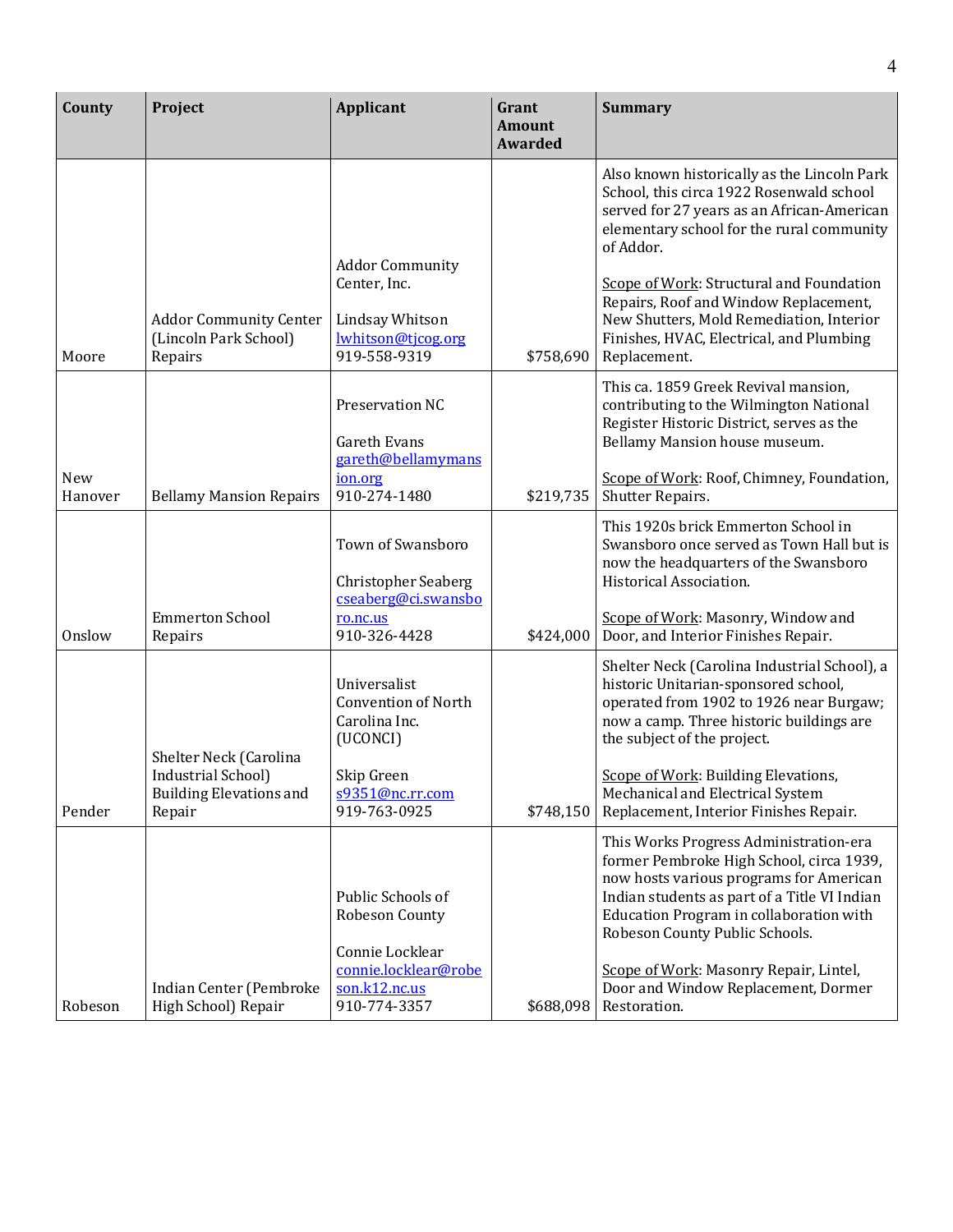| County   | Project                                            | Applicant                                                                                                                 | Grant<br>Amount<br>Awarded | <b>Summary</b>                                                                                                                                                                                                                                                                                                                                                                                                                                        |
|----------|----------------------------------------------------|---------------------------------------------------------------------------------------------------------------------------|----------------------------|-------------------------------------------------------------------------------------------------------------------------------------------------------------------------------------------------------------------------------------------------------------------------------------------------------------------------------------------------------------------------------------------------------------------------------------------------------|
| Robeson  | Flora Macdonald Campus<br>Exterior Envelope Repair | Flora Macdonald<br>Educational<br>Foundation<br><b>Charles Anderson</b><br>canderson@pilotview<br>rcd.org<br>336-750-0522 | \$520,101                  | The historic Flora Macdonald women's<br>college campus built in twentieth century<br>as successor to 1841 Floral College, one of<br>the first women's colleges in the South; the<br>campus is a monument to the 19th century<br>devotion to women's education in the<br>Upper Cape Fear River Valley. It continues<br>its educational mission as a school.<br>Scope of Work: Roof, Window, Masonry<br>Repair.                                         |
| Scotland | John Blue House Repairs                            | County of Scotland<br><b>Beth Hobbs</b><br>bhobbs@scotlandcou<br>nty.org<br>910-277-2405                                  | \$128,000                  | The 1890s John Blue House with its richly<br>ornamented exterior and interior<br>woodwork is one of the finest examples of<br>late nineteenth century architecture in<br>Scotland County, and was the home of a<br>pioneering inventor whose research and<br>development of patented agricultural<br>machinery aided the revitalization of the<br>cotton economy in the South.<br>Scope of Work: Foundation, Porch, and<br>Interior Finishes Repairs. |
|          |                                                    | <b>TOTAL</b>                                                                                                              | \$8,848,410                |                                                                                                                                                                                                                                                                                                                                                                                                                                                       |

5